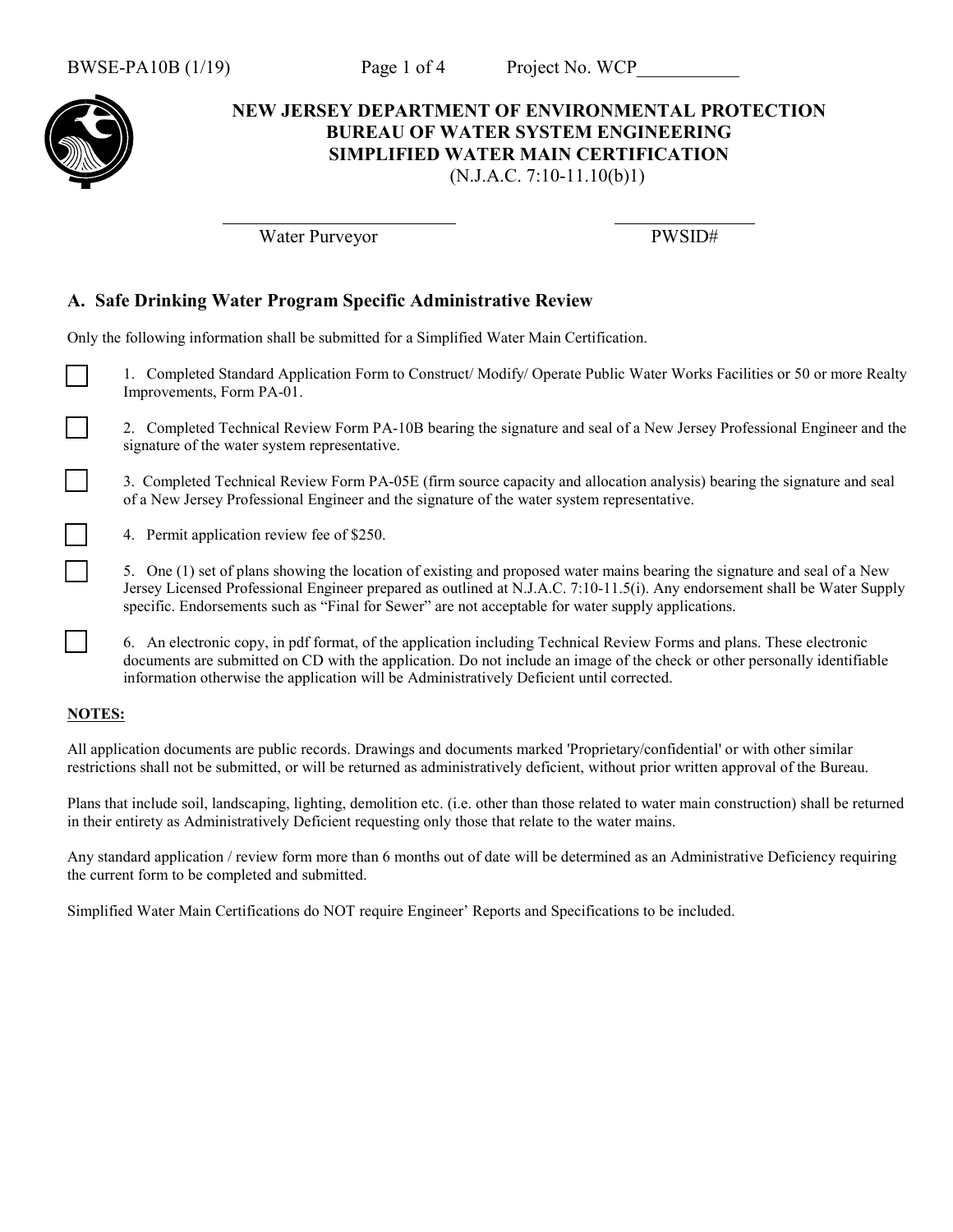### **B. Planning Area Applicability**

1. Is project activity located in in the Highlands Preservation Area?  $\Box$  Yes or  $\Box$  No

If yes, is the application exempt from Highlands Act Rules?  $\Box$  Yes or  $\Box$  Yes

If yes, submit documentation demonstrating that the project activity is exempt.

**Note:** The permit application will be returned to the applicant if the project is located within the Highlands Preservation Area and not exempt from the Highlands Act. For these project activities, a Water Main Extension Permit application must be submitted as part of a HPAA.

| 2. |    | Is the project activity located in the Pinelands Planning Area?                                                                                                     | Yes or                                                                                                   | $\overline{\phantom{1}}$ No               |
|----|----|---------------------------------------------------------------------------------------------------------------------------------------------------------------------|----------------------------------------------------------------------------------------------------------|-------------------------------------------|
|    | a. | If yes, have you included one of the following:<br>Pinelands Certificate of Filing<br>b. Letter of Exemption for Pinelands Review<br>c. Public Development Approval | $\begin{array}{c} \n\text{Yes} \text{or} \\ \text{Yes} \text{or} \\ \text{Yes} \text{or} \\ \end{array}$ | $\frac{1}{\sqrt{N_0}}$<br>$\frac{1}{N_0}$ |

**Note:** The permit application will be returned to the applicant if the project is located within the Pinelands Planning Area and one of the above documents is not submitted.

| Yes or<br>3. Is the project activity consistent with the Area-wide Water Quality Management Plan? |
|---------------------------------------------------------------------------------------------------|
|---------------------------------------------------------------------------------------------------|

**Note:** The permit application will be returned to the applicant if the project is not consistent.

# **C. Simplified Water Main Certification Applicability**

- 1. Does the project propose new residential service to more than 30 realty improvements **but** fewer than 50 service connections and requires 3,000 feet or less of water mains and does not include other distribution system infrastructure such as; interconnections, pump stations or storage tanks?  $\Box$  Yes or  $\Box$  No
- 2. Will the project generate a new non-residential average demand greater than 12,000 gallons per day determined pursuant to Table 1 at N.J.A.C. 7:10-12.6(b) and require water mains less than  $3,000$  feet in length?

**Note:** If you answered no to both questions the project is not eligible for a Simplified Water Main Certification.

# **D. Water Main Details**

| Piping Information: | Diameter (in.)    | Length $(LF)$ | Material |
|---------------------|-------------------|---------------|----------|
|                     |                   |               |          |
|                     |                   |               |          |
|                     | Total Length (LF) |               |          |
| Comments            |                   |               |          |
|                     |                   |               |          |
|                     |                   |               |          |

(Demand details shall be recorded on the PA-05E)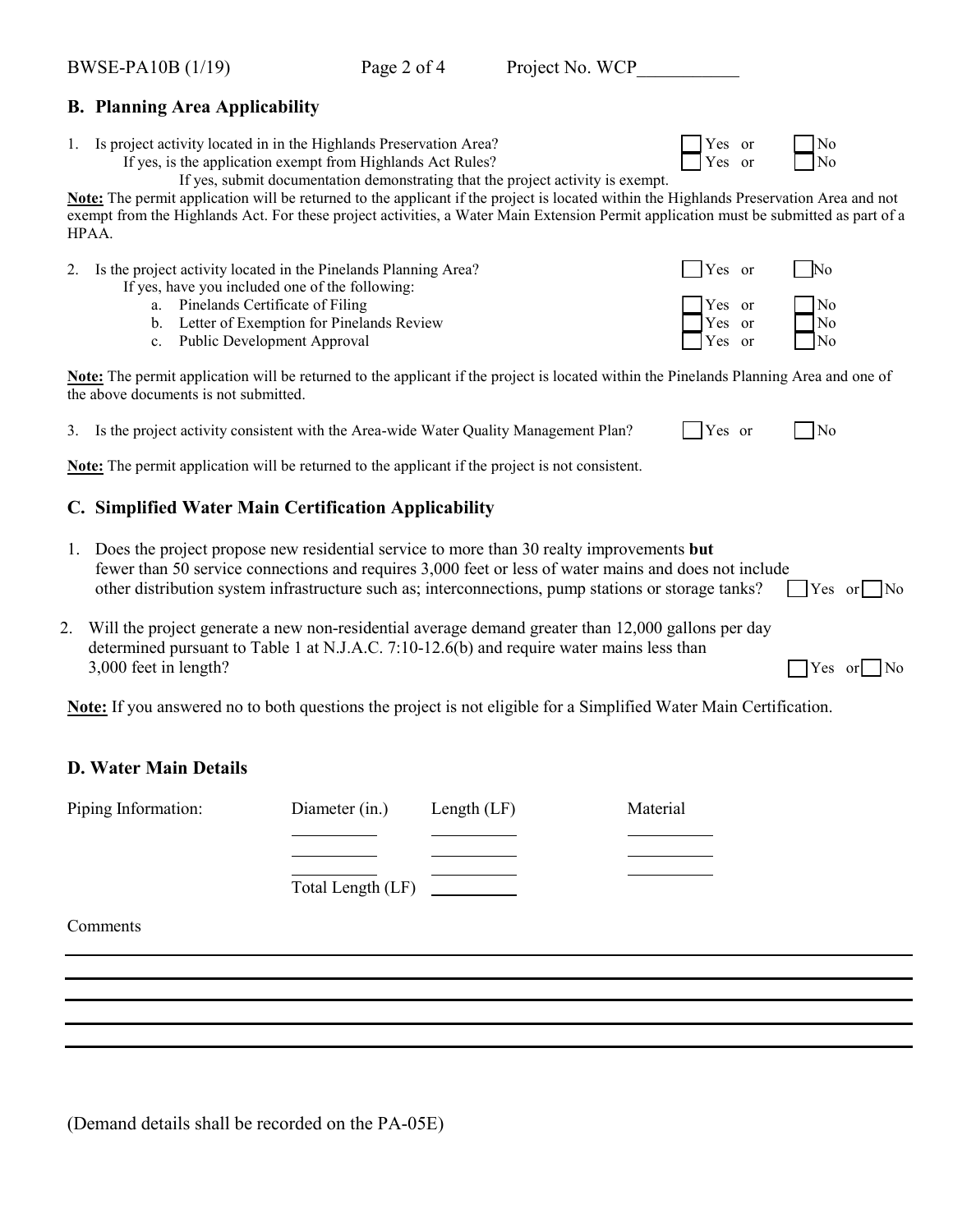# **E. Construction Standards**

### **The undersigned hereby certifies that the proposed water main extensions will be constructed in conformance with the requirements of N.J.A.C. 7:10-11.10 et. seq. and specifically that:**

- 1. In accordance N.J.A.C. 7:10-11.10(c) the water system has the:
	- a. Firm source capacity for the estimated new peak daily demand? (N.J.A.C. 7:10-11.5(e)1)
	- b. Monthly allocation to meet the estimated new peak monthly demand? (N.J.A.C. 7:10-11.5(e)2)
	- c. Annual allocation to meet the estimated new peak year demand?  $(N.J.A.C. 7:10-11.5(e)2)$
- 2. Does the application ONLY include Service Lines? If Yes go to question 7. If no go to question 3.
- 3. In accordance with N.J.A.C. 7:10-11.10(d) the distribution water mains have been designed to:
	- a. Maintain a minimum pressure of 20 psi at street level under all flow conditions? \*
	- b. Be at least six inches in diameter?
- 4. In accordance with N.J.A.C. 7:10-11.10(e) the distribution water mains have been designed to:
	- a. Limit maximum flow velocity to 5 fps or less for mains up to 16 inches in diameter? \*
	- b. As far as practicable eliminate dead ends by being laid in a loop system? \*
	- c. Have a fire hydrant or flushing device with flow greater than 2.5 fps installed on any dead end? \*
	- d. Be covered with a minimum of 3.5 feet of earth? \*
	- e. Provide adequate separation of water mains and sanitary or industrial sewers and protection of water main crosses sanitary / industrial sewers?
	- g. Include n-1 valves at intersections of water mains? \*
- 5. In accordance with N.J.A.C. 7:10-11.10(g) the distribution water mains have, as applicable, been designed to provide sanitary protection to the water during maintenance by:
	- a. All chambers or pits containing gate valves; air-relief valves; blowoffs; meters being properly drained?
	- b. Any blowoffs; air-relief valves; flushing devices or hydrant drains not being directly connected to a storm or sanitary sewer?
	- c. The open end of any automatic air-relief pipes being extended one foot above grade and are provided with downfacing elbow or mushroom cap and provided with an insect screen? \*
- 6. Are there any proposed surface water crossings?
	- If Yes, have they been pre-approved by the Bureau of Water System Engineering? Approval letter number \_\_\_\_\_\_\_\_\_\_\_\_\_ \*
		- If No, either obtain pre-approval or submit a standard water main extension application.
- 7. In accordance with N.J.A.C. 7:10-11.10(e)7 are the water services designed to conform to the requirements of the Plumbing Sub code of the NJ State Uniform Construction Code? \*
- 8.Is there any new construction that results in materials being in contact with potable water? If Yes, do the specifications and contract documents require that those materials be disinfected prior to use in accordance with N.J.A.C. 7:10-11.6(d)? \*
- 9. Does any service line supplied by this water main extension serve a facility with an unapproved water supply?

If YES then either provide the physical connection permit number:

or an application for a physical connection permit must be submitted

**If you have answered NO to any of the construction standard questions above marked \* then the design deviates from the standards and a full Water Main Extension permit application must be submitted whereby the deviation can be explained in the Engineer's report.**

**YES NO N/A**



| *<br>ł<br>4<br>i.<br>ł |  |
|------------------------|--|
| L<br>*                 |  |

| $\Box$ | $\Box^*$                 | $\Box$ |
|--------|--------------------------|--------|
|        | $\Box^*$                 | $\Box$ |
| $\Box$ | $\Box^*$                 | $\Box$ |
| $\Box$ | $\Box$                   |        |
| $\Box$ |                          |        |
|        |                          |        |
| $\Box$ | $\overline{\phantom{a}}$ |        |
| $\Box$ | $\Box$                   |        |
| $\Box$ | $\Box^*$                 |        |
|        |                          |        |